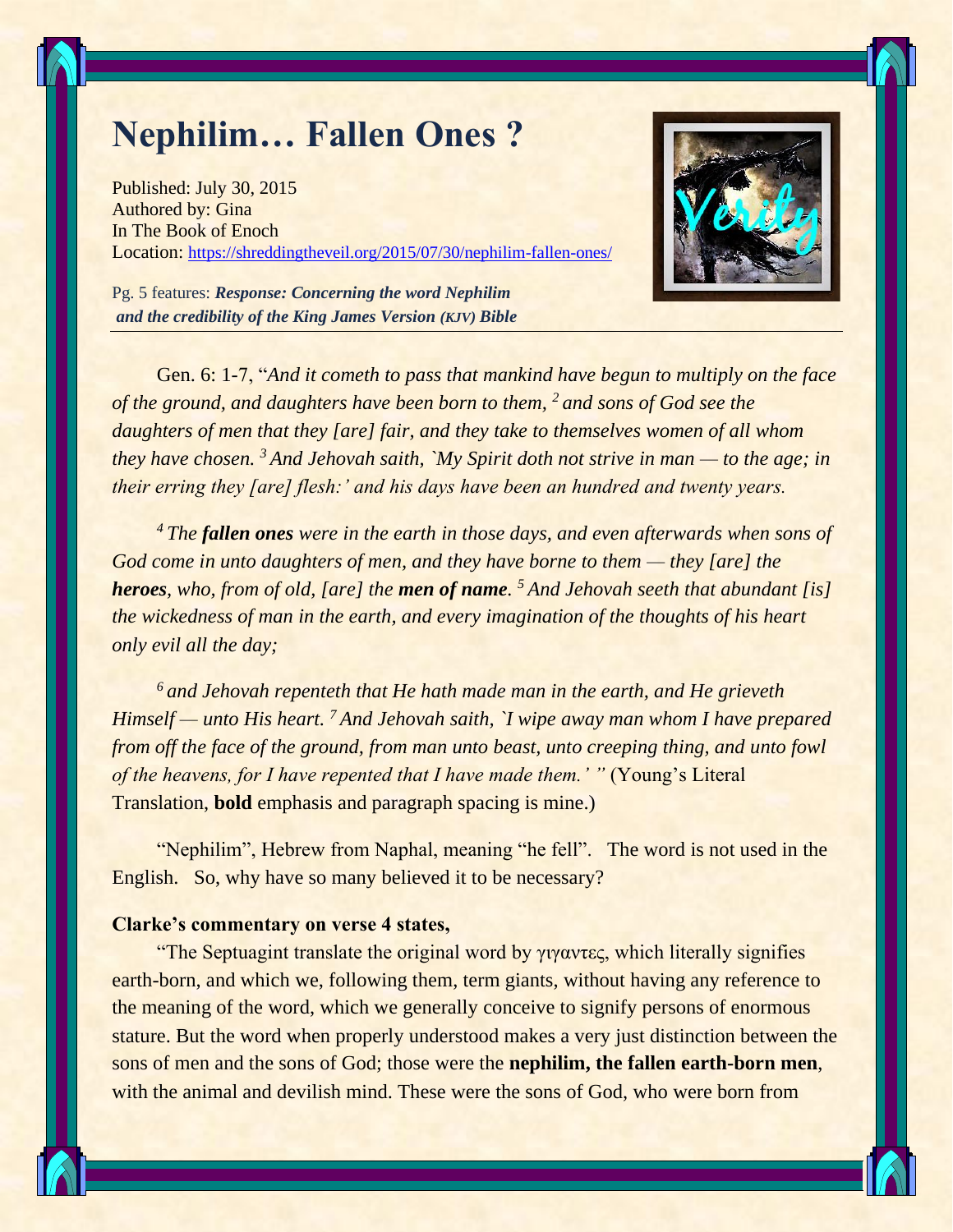

above; children of the kingdom, because children of God. Hence we may suppose originated the different appellatives given to sinners and saints; the former were termed γιγαντες, earth-born, and the latter, ἁγιοι, i.e. saints, persons not of the earth, or separated from the earth." (The antecedent of "those" are sons of men. The antecedent of "these" are the sons of God. **Bold** emphasis is mine.)

For some reason which I suppose is intended to increase book sales for thrillseeking, spine-chilling, goose-bumpy needy readers, the Hebrew word "nephilim" has been lifted out of the Hebrew text and straight into some English versions of the Bible without translation. Transliteration, using the word in the original language without translating it, is an improper method of translation. It has a purpose of hiding the truth, or deceiving the ignorant and uneducated.

Did the translators of the NIV or NASB or any other version lift out the Hebrew word "gibborim" for heros? Why stop at the use of "nephilim" in verse 4 if they want to teach us Hebrew? Or, better yet, why did they not continue using the Hebrew "nephilim" every other time the English word "fallen" was written in the scriptures?

We always check other verses within the texts to see how the same word is used, and between Old and New Testaments, as the Old Testament is the reflection or shadow of things to come in the New Testament, which is the fulfillment of the Old. In the New Testament we find the following:

Gal. 5:3, 4*, " <sup>3</sup>For I testify again to every man that is circumcised, that he is a debtor to do the whole law. <sup>4</sup> Christ is become of no effect unto you, whosoever of you are justified by the law; ye are fallen from grace."*

Rev. 2:5, *" Remember therefore from whence thou art fallen, and repent, and do the first works; or else I will come unto thee quickly, and will remove thy candlestick out of his place, except thou repent."*

2 Thes. 2:3, *" Let no man deceive you by any means: for that day shall not come, except there come a falling away first, and that man of sin be revealed, the son of perdition;*

The thought is the same as expressed in Rom.3:23, *"For all have sinned, and come short of the glory of God;*

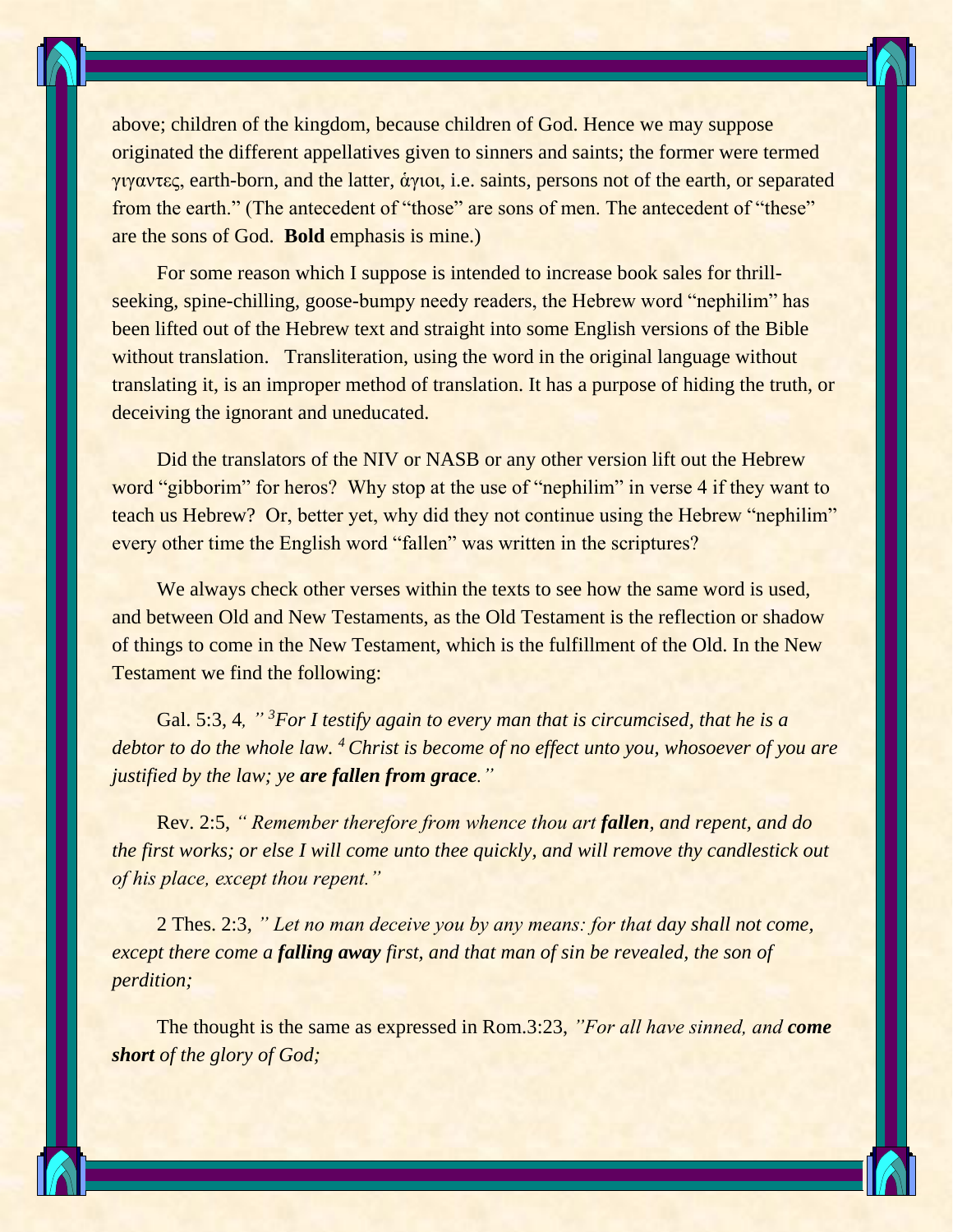The fallen ones were those men who fell from grace, who lived lives of sin, and gave into the lusts of the flesh. They were not, as some suppose, fallen angels. Angels cannot have sexual intercourse.

Matt. 22:30, " *For in the resurrection they neither marry, nor are given in marriage, but are as the angels of God in heaven."*

In other words, they don't have sex, which God established as a joyful union between husband and wife, as any other use of sex is outlawed as fornication and adultery. So, marriage is the blessed joining of man and woman which God provided. And, therefore in heaven there is no sex as there is no marriage and no procreation!

The Hebrew word "nephilim" cannot be referring to angels, since angels cannot procreate.. have children.

The righteous men, who were of the line of the faithful Seth (Abel was dead) were the Sons of God. They made the mistake of looking upon the beautiful daughters of the evil and wicked men, the fallen ones. The daughters of evil men did not know God, and did not follow after God. So, they brought evil ways to their husbands, and children, so that after a time, the people on earth became universally wicked. Eventually, God repented that He had made man, because of all the wicked and evil that filled the earth.

So, the first seven verses of Genesis 6 is background, explanation, and is the reason that God caused the earth to be filled with water to destroy the wicked. He was letting us know in the record why He took such a drastic step.

There wasn't any angelic intercourse with women going on. There was just the usual progression of wicked people giving into sin, and the lusts of the flesh, much as we are grieved with today.

Let's also talk about the "giants" for a moment. In verse 4, Young's Literal Translation rightfully says "fallen ones", but the King James renders it incorrectly as "giants". This is why you need to check with Young's Literal Translation from time to time. And, the word "heros" is rendered "mighty men, men of renown" in the King James. Clarke explains,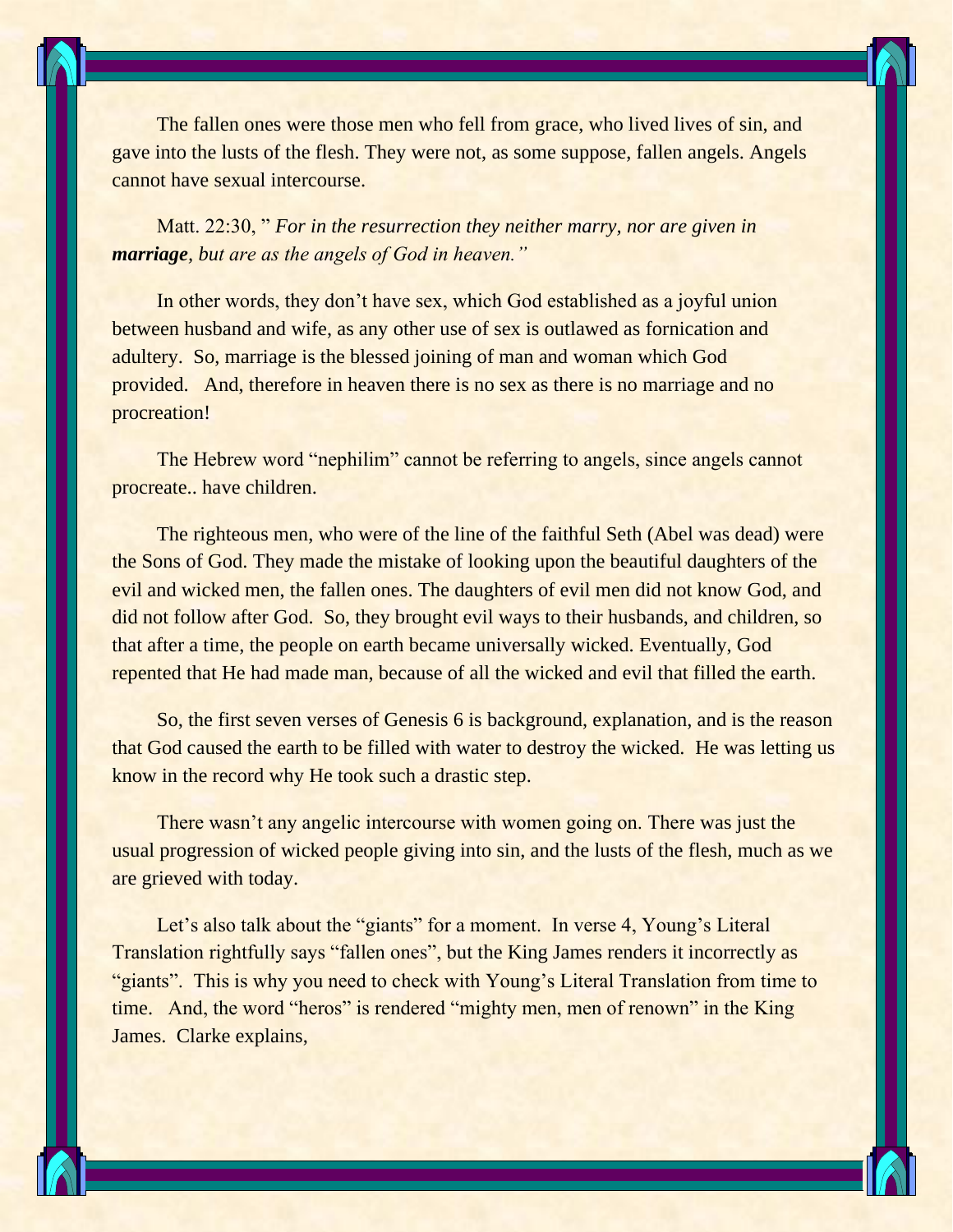" gibborim, which we render mighty men, signifies properly conquerors, heroes, from גבר gabar, "he prevailed, was victorious." and אנשי השם anshey hashshem, "men of the name," ανθρωποι ονομαστοι, Septuagint; the same as we render men of renown, *renominati*, twice named, as the word implies, having one name which they derived from their fathers, and another which they acquired by their daring exploits and enterprises.

It may be necessary to remark here that our translators have rendered seven different Hebrew words by the one term giants, viz., nephilim, gibborim, enachim, rephaim, emim, and zamzummim ; by which appellatives are probably meant in general persons of great knowledge, piety, courage, wickedness, etc., and not men of enormous stature, as is generally conjectured."

Young's Literal Translation is an easy short cut for the correct translation into the English. You can find it at [www.biblegateway.com.](https://shreddingtheveil.org/2015/07/30/nephilim-fallen-ones/%20www.biblegateway.com.)

Consider that the people before the flood were closer to the creation than we are. They lived longer than we do, which is why in verse 3 God limits the age span to 120 years. He was tired of striving with mankind by this point. Before the flood, the people had better air quality, better food, their DNA was purer. There probably were men of greater height than we are today, of a size that we would consider giant. That doesn't really have anything to do with the first 7 verses of Genesis 6. It is not a valid translation of the "fallen ones" and should never have been used by the Septuagint text. Do not let it confuse you.

There is no need for the use of the Hebrew word "nephilim" in the English translation, and can only have been used for sensationalist book sales, to promote one version of the Bible over another. Be wary when you see these kinds of tricks. Check the better versions, and Clarke's commentaries first. It is a form of a lie, and is promoting an error that is sweeping through the world, and is a distortion of God's word. There were no fallen angels having sex with women!

Following Page Features:

"Response: **Concerning the word Nephilim and the credibility of the King James Version (KJV) Bible"**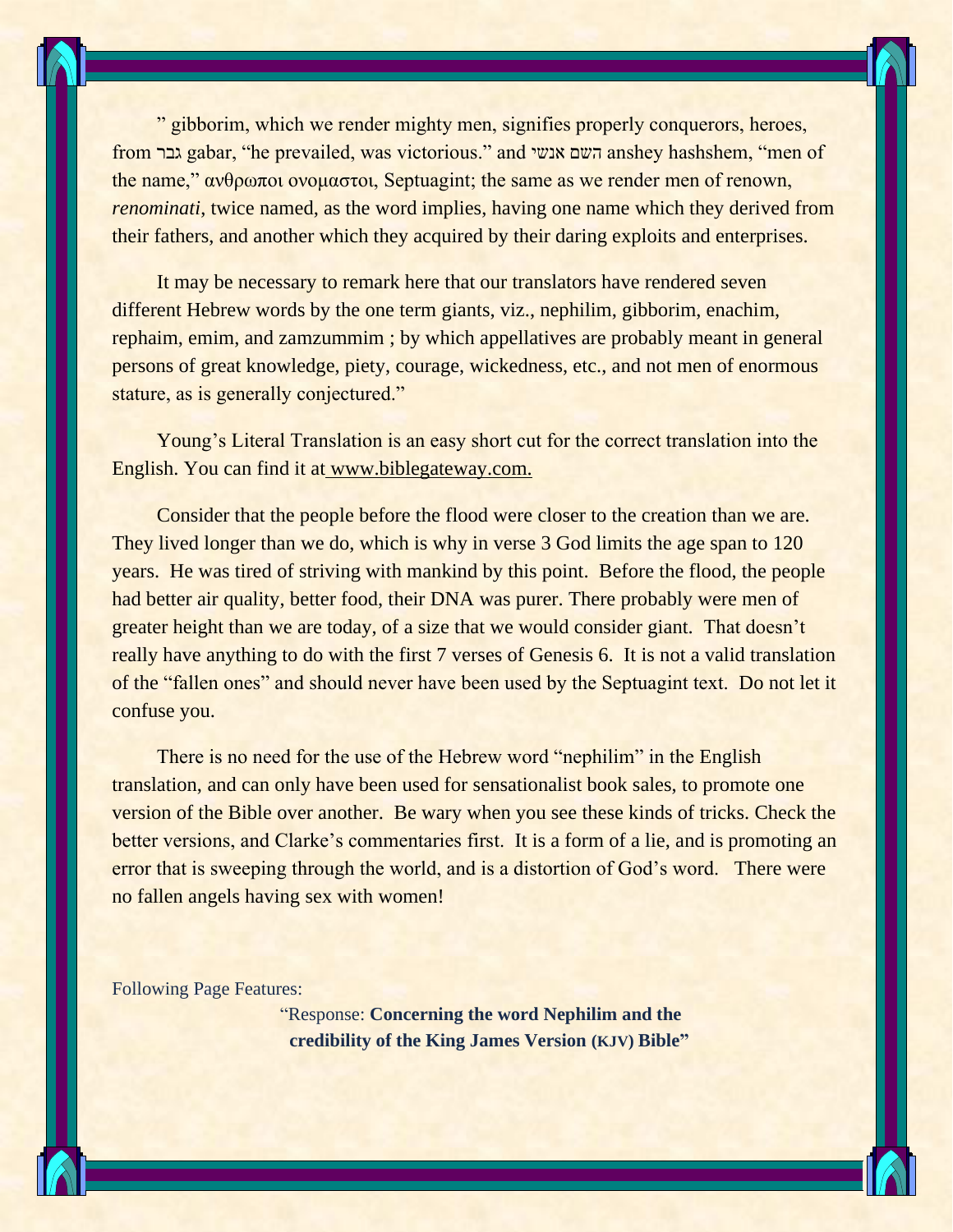

## Response:

**Concerning the word Nephilim and the credibility of the King James Version (KJV) Bible**

## **Authored by:** *[Ian Williams](http://www.facebook.com/567385483)*



About 14yrs ago, I asked Jesus what He had to tell me about the so-called Nephilim, which, along with Easter, is a word which should not really be in the Book. The answer came that the likes of George W Bush was a Nephil – a "Giant among men", a bully who misused his election to further his own ends. He told me that the Sons of God were those equipped and elect of God to serve God by serving Mankind, but that they "fell" in preferring themselves, preferring the way of Cain. and the sin of Korah, and their desire for the world's good becomes the focus of their God granted energy.

There are so many scriptures which are misunderstood – one key to unlock them is to read them both ways, such as, Your body is the temple of God, ergo the Temple of God is your body – a body, not made with hands, forever in the heavens. Or, the good news is the Power of God – the Power of God is the good news. While we are on that one, the Aramaic word translated good news should be "He shall declare, proclaim, show forth HIMSELF." In other words, He will reveal Himself. Trouble is, most folk have been deceived via the AV of 1611, when they should have stuck with the Geneva Bible it was ripped off from, and then "edited" by that pig of a man, Francis Bacon.

King James was a closet Catholic, Freemason and a Warlock. Bacon introduced French Grand Orient Freemasonry and Rosicrucianism to England. He left markers all over the AV of 1611 – now mirror 1611 and it is 1191, or 11 September 2001.

Any serious student of the Bible should know the real history and purpose of the AV, and consider too that the main means of mind control is the modern AV – as in Audio Video. The KJV or AV was formulated as a hearts and minds program, and is riddled with the deceptive chicanery of twisted language. It is actually designed to shut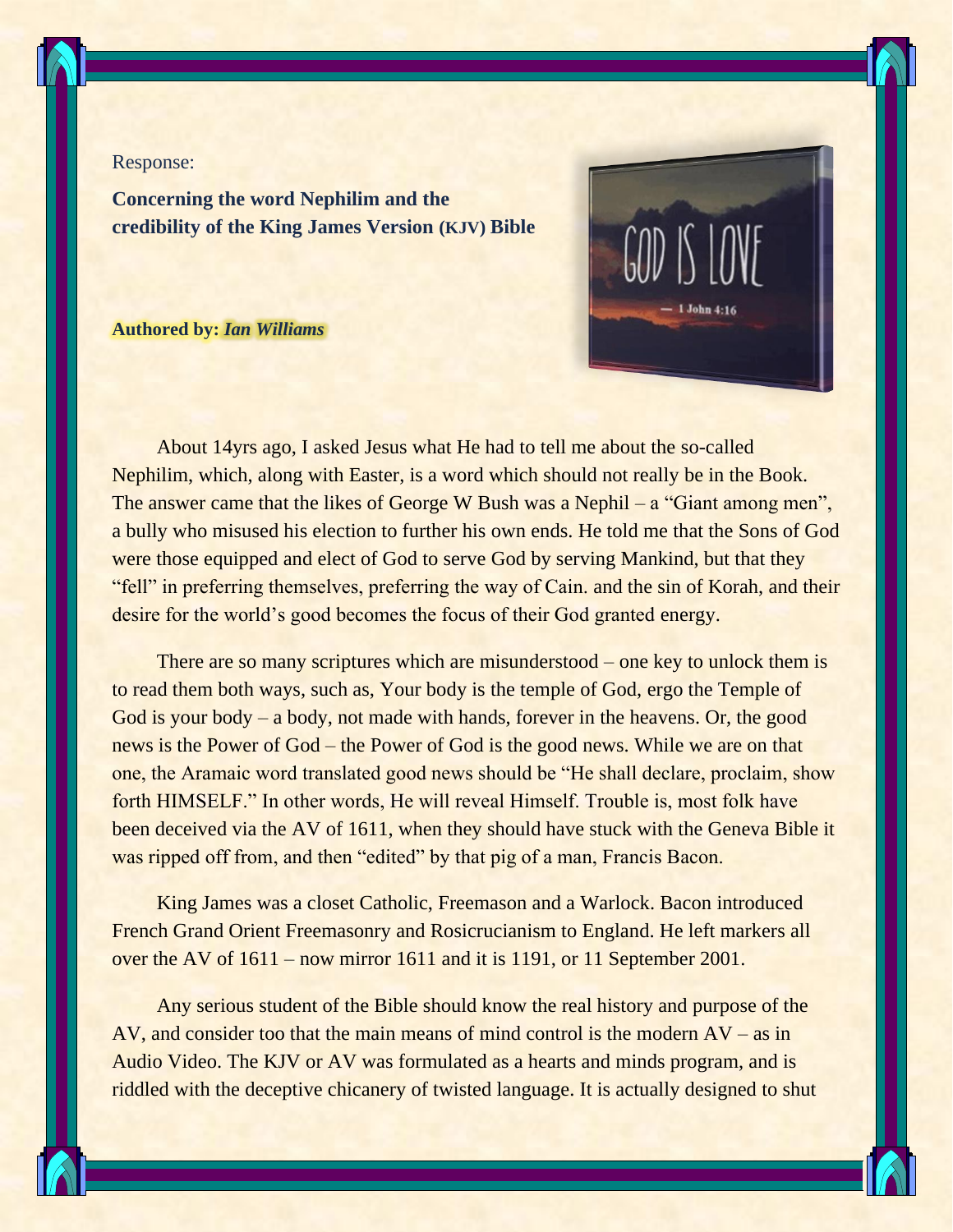up the kingdom against Man. It is based on the Cuckoo principle – as in another bird has put its eggs in your nest and you slavishly try to feed the very thing which is going to destroy your family and steal your life.

It is also the "Hell" Bible – erroneously using the word hell and selling hell to the masses. Gary Amirault of Tentmaker has plenty of resources as to dispel the hell myth, or if you know a believing Jew who will share with you, ask them what they believe about hell – they will tell you, "Oh you Christians made that up". Paul warned of what would happen, and it did, especially at Nicaea when the Trinitarian deception was made official and the understanding of the Seven Spirits of God was lost for 1700yrs, along with the Truth of being bron from above, which eventually became that damnable born again heresy promoted by Billy Graham – 33rd degree Freemason. Oh if you only knew about the so-called heroes of the faith. Many Catholics admire Loyola, while many Protesting Catholics prefer the likes of Calvin. They were both arch deceivers and devils in drag, adn there is not one word of Truth in their discourse – it is all lies – but that does not stop people believing it.

Add that Scofield nonsense to the AV and you have a Bible for Boofheads. Sorry, but it is sadly so – and I found out the hard way too. I recommend, and use, the Aramaic, especially the not as yet completed work of Victor Alexander from LA. But even more so, just get to know the author and learn what Paul meant by "Every letter written by inspiration of the Holy Spirit is given of God and is useful for instruction in righteousness" – compared to "All scripture is given of God". The reason why they bound the Book was to bind you to the Book and to make it the third person of the Godhead, but Jesus said, you search the scriptures in vain, looking for Me, BUT I AM NOT FOUND THERE! They speak of Him, they are not "Him" and the tragedy is that people often as not would rather go to bed with a good book instead of resting in a living relationship, at the feet of their savior and husband…

Do not search the scriptures seeking Jesus – seek Him while He may be found, ask Him, wordlessly, internally, what it all means and to unravel it for you, then take ALL YOU KNOW, or think that you know, and put it on the altar and ask Him to flambe your foolishness such that all that should remain is Gold (Faith), Silver (Hope) and Precious Gems (Love). Ask Him to remove the cognitive dissonance programmed into you before you could even reason what was happening, as the "Germans" put their "eggs" in the nest of your heart, and left the rest.